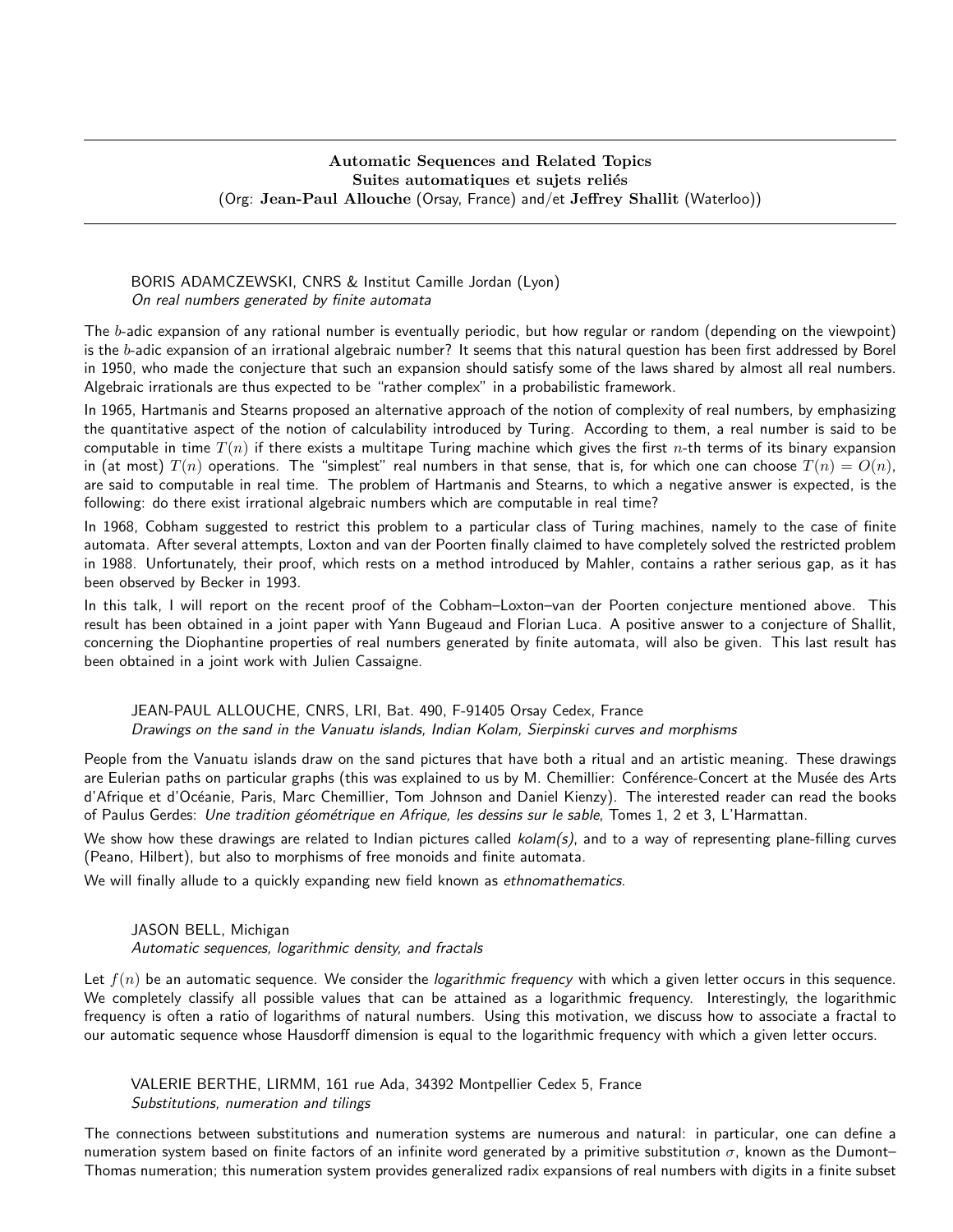of the number field  $\mathbb{Q}(\beta)$ ,  $\beta$  being the Perron–Frobenius eigenvalue of  $\sigma$ . When  $\sigma$  is a substitution of constant length l, one recovers the classic l-adic numeration. A characteristic example is given by the Fibonacci substitution  $1 \mapsto 12$ ,  $2 \mapsto 1$  and by the Fibonacci numeration (where non-negative integers are represented thanks to the usual Fibonacci recurrence with digits in  $\{0, 1\}$  and no two one's in a row allowed).

It is possible, generalizing Rauzy's and Thurston's constructions, to associate in a natural way either with a Pisot number  $\beta$ (of degree d) or with a Pisot substitution  $\sigma$  (on d letters) some compact basic tiles that are the closure of their interior, that have non-zero measure and a fractal boundary. We know that some translates of these prototiles under a Delone set  $\Gamma$ (provided by  $\beta$  or  $\sigma$ ) cover  $\R^{d-1}$ ; it is conjectured that this multiple tiling is indeed a tiling (which might be either periodic or self-replicating according to the translation set  $\Gamma$ ). This conjecture is known as the Pisot conjecture.

The aim of this lecture is to state for Pisot substitutions a finiteness property in terms of the Dumont–Thomas numeration which is a sufficient condition to get a tiling.

This is joint work with A. Siegel.

JAMES CURRIE, University of Winnipeg, 515 Portage Ave., Winnipeg, MB R3B 2E9 On k-avoidability of abelian powers and patterns

We give results and interconnections concerning

- (1) avoiding abelian  $r$ -powers ( $r$  integer or fractional);
- (2) avoiding long abelian squares and cubes;
- (3) abelian  $k$ -avoidability of binary patterns.

ANNA FRID, Sobolev Institute of Mathematics SB RAS On complexity of infinite permutations

Let us say that two sequences of pairwise distinct reals  $\ldots, a_1, a_2, \ldots$  and  $\ldots, b_1, b_2, \ldots$  defined on the same set S (which can be finite, or equal to N or Z) are equivalent if for all  $i, j \in S$  we have  $a_i < a_j$  if and only if  $b_i < b_j$ . An equivalence class of sequences on S will be called an  $(S-)permutation$ . An S-permutation can be also interpreted as a linear ordering of S. A permutation  $\overline{a}$  having a representative  $a = \ldots a_1, a_2, \ldots$  is called *t-periodic* if for all  $i, j$  such that  $i, j, i + t, j + t \in S$  we have  $a_i < a_j$  if and only if  $a_{i+t} < a_{j+t}$ . An N-permutation is called *ultimately t-periodic* if the periodicity property holds for all  $i, j \geq n_0$  for some  $n_0$ .

Surprisingly, for all  $t \geq 2$  there exist infinitely many t-periodic Z-permutations. We characterize them and give a way to code each of them.

Then we define complexity  $f_{\overline{a}}(n)$  of a permutation  $\overline{a}$  as the number of permutations (*i.e.*, equivalence classes)  $\overline{a_k, a_{k+1}, \ldots, a_{k+n-1}}$ . Analogously to the subword complexity of words, this function is non-decreasing, and we have:

**Theorem 1** Let  $\bar{a}$  be a  $\mathbb{Z}$  (N-)permutation; then  $f_{\bar{a}}(n) \leq C$  if and only if  $\bar{a}$  is periodic (ultimately periodic).

However, other properties of subword complexity cannot be directly extended to complexity of permutations: in particular, one-sided and two-sided infinite permutations have different minimal complexity.

**Theorem 2** For each unbounded growing function  $g(n)$  there exists a not ultimately periodic N-permutation  $\bar{a}$  with  $f_{\bar{a}}(n) \leq$  $g(n)$  for all  $n \geq n_0$ . On the other hand, for each non-periodic Z-permutation  $\overline{a}$  we have  $f_{\overline{a}}(n) \geq n - C$  for some constant C which can be arbitrarily large.

This is a joint work with D. G. Fon-Der-Flaass.

KIRAN KEDLAYA, MIT, Dept. of Mathematics, Room 2-165, 77 Mass. Ave., Cambridge, MA 02139, USA Finite automata and algebraic extensions of function fields

A classic theorem of Christol characterizes those power series over a finite field which are algebraic over the rational function field, as those whose coefficients can be generated by a finite automaton. However, not all elements in the algebraic closure of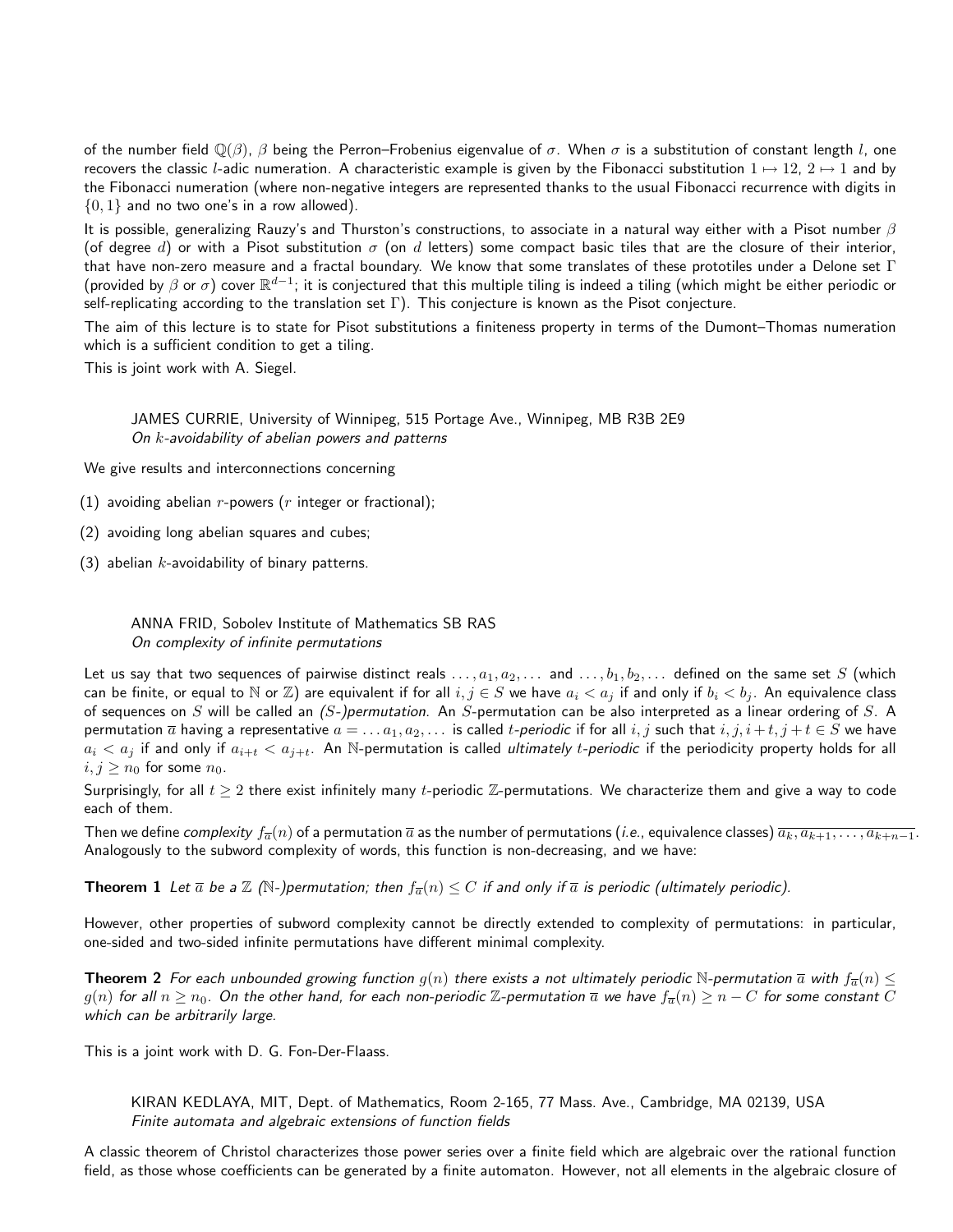the function field can be represented by ordinary power series; those lying in wildly ramified extensions can only be represented using "generalized power series" in the sense of Hahn–Malcev–Neumann. We describe a natural extension of Christol's theorem, characterizing the generalized power series which are algebraic over the rational function field essentially as those whose coefficients are generated by some finite automaton.

DALIA KRIEGER, Waterloo

XAVIER LE BRETON, LRI, Bâtiment 490, Université Paris-Sud, F-91405 Orsay Cedex, France Tyszka-characterisation property on automatic sequences

Our work is based on Tyszka's article: A discrete form of the theorem stating the non-existence of non-identical field endomorphisms of R. Tyszka studies a characterisation property on a field and proves that this property is equivalent to algebricity on  $\mathbb R$  and  $\mathbb Q_p$ . Amazingly, the same property is equivalent to rationality on  $\mathbb C$ .

We introduce a similar characterisation property which is equivalent to algebricity on normed and complete fields of characteristic 0. Our main interest is to study this new property on normed and complete integral domains of strictly positive characteristic and particularly on  $\mathbb{F}_p[[X]]$ .

We will underline the essential part played by Cartier's operators in these structures. By adding a hypothesis (related to Cartier's operators) on these integral domains, we will be able to prove an equivalency theorem for algebricity.

BRENDAN LUCIER, University of Waterloo, 200 University Ave. W., Waterloo, Ontario N2L 3G1 Proximity Inversion Functions: A Numeration Approach

We consider functions mapping non-negative integers to non-negative real numbers such that a and  $a + n$  are mapped to values at least  $\frac{1}{n}$  apart for all  $a$  and  $n.$  We use a novel method to construct such a function using a numeration system and combinatorics on words. We conjecture that the supremum of the generated function is optimal and pose some unsolved problems.

MORTEZ MOHAMMAD-NOORI, Universite Paris XI; Bat. 490, LRI, Universite Paris XI, 91405 Orsay Cedex, France Dejean's conjecture and Sturmian words

Dejean conjectured that the repetition threshold of a k-letter alphabet is  $k/(k-1)$ ,  $k \neq 3, 4$ . The history goes back to Thue's famous papers of 1906 and 1912. Values of the repetition threshold for  $k < 5$  were found by Thue, Dejean and Pansiot. Moulin-Ollagnier attacked Dejean's conjecture for  $5 \leq k \leq 11$ . Building on the work of Moulin-Ollagnier, here we propose a method to decide whether a given Sturmian word with quadratic slope validates the conjecture for a given  $k$ . We develop this method into a search algorithm for verifying the conjecture for a given  $k$ . An implementation of our algorithm gives suitable Sturmian words for  $7 \leq k \leq 14$ . Moreover, we prove that for  $k=5$ , no suitable Sturmian word exists.

NARAD RAMPERSAD, University of Waterloo Binary words, avoidable powers, and the constant  $7/3$ 

In recent years, the fraction 7/3 has appeared several times as a threshold for various properties of binary words. Shur showed that the bi-infinite overlap-free words are exactly the bi-infinite  $7/3$ -power-free words. Karhumäki and Shallit showed that Restivo and Salemi's factorization theorem for overlap-free binary words holds for 7/3-power-free binary words as well. They also showed that the threshold between polynomial growth and exponential growth for k-power-free binary words is  $k = 7/3$ . Kolpakov, Kucherov, and Tarannikov showed that  $k = 7/3$  is also a threshold for the minimal letter density in k-power-free binary words. We present here a generalization of a result by Séébold by showing that the only infinite  $7/3$ -power-free binary words that can be obtained by iterating a morphism are the Thue–Morse word and its complement. Further, the constant  $7/3$ is best possible.